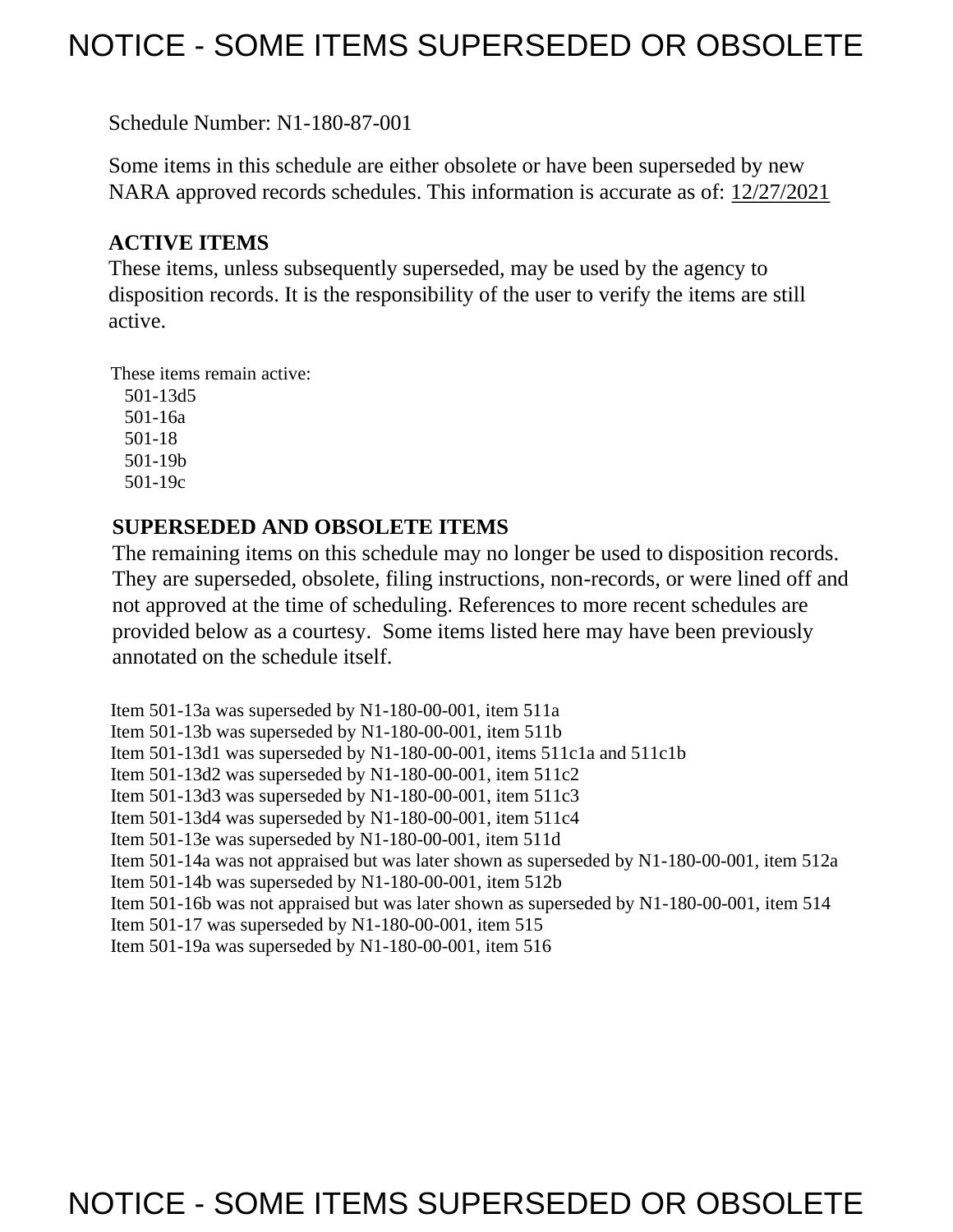| <b>REQUEST FOR RECORDS DISPOSITION AUTHORITY</b>            | <b>LEAVE BLANK</b>                                                                                           |
|-------------------------------------------------------------|--------------------------------------------------------------------------------------------------------------|
|                                                             | UOB NO.                                                                                                      |
| (See Instructions on reverse)                               | N1-180-87-1                                                                                                  |
| TO: GENERAL SERVICES ADMINISTRATION                         | DATE RECEIVED                                                                                                |
| NATIONAL ARCHIVES AND RECORDS SERVICE, WASHINGTON, DC 20408 | 6-18-87                                                                                                      |
| 1. FROM (Agency or establishment)                           | NOTIFICATION TO AGENCY                                                                                       |
| Commodity Futures Trading Commission                        | In accordance with the provisions of 44 U.S.C. 3303a                                                         |
| 2. MAJOR SUBDIVISION                                        | the disposal request, including amendments, is approved                                                      |
| Office of Administrative Services                           | except for items that may be marked "disposition not<br>approved" or "withdrawn" in column 10. If no records |
| 3. MINOR SUBDIVISION                                        | are proposed for disposal, the signature of the Archivist is<br>not required.                                |
| 4. NAME OF PERSON WITH WHOM TO CONFER                       | ARCHIVIST OF THE UNITED STATES<br>5. TELEPHONE EXT. DATE                                                     |
| Joseph G. Salazar                                           | $11 - 10 - 87$<br>254-9735                                                                                   |
| <b>6. CERTIFICATE OF AGENCY REPRESENTATIVE</b>              |                                                                                                              |

I hereby certify that Lam authorized to act for this agency in matters pertaining to the disposal of the agency's records; that the records-proposed for disposal in this Request of **5 5** page(s) are not now needed for the business of this agency or will not be needed after the retention periods specified; and that written concurrence from the General Accounting Office, 'if required under the provisions of Title 8 of the GAO Manual for Guidance of Federal Agencies, is attached.

A. GAO concurrence:  $\Box$  is attached; or  $\Box$  is unnecessary.

| <b>B. DATE</b>           | <b>D. TITLE</b><br>C. SIGNATURE OF AGANCY REPRESENTATIVE                                                                                                                                                                                                                                                                                                                                                                                                                                                                                                                                                                                                                                                                       |                                                           |                                           |
|--------------------------|--------------------------------------------------------------------------------------------------------------------------------------------------------------------------------------------------------------------------------------------------------------------------------------------------------------------------------------------------------------------------------------------------------------------------------------------------------------------------------------------------------------------------------------------------------------------------------------------------------------------------------------------------------------------------------------------------------------------------------|-----------------------------------------------------------|-------------------------------------------|
|                          | Records Officer                                                                                                                                                                                                                                                                                                                                                                                                                                                                                                                                                                                                                                                                                                                |                                                           |                                           |
| 7.<br><b>ITEM</b><br>NO. | 8. DESCRIPTION OF ITEM<br>(With Inclusive Dates or Retention Periods)                                                                                                                                                                                                                                                                                                                                                                                                                                                                                                                                                                                                                                                          | 9. GRS OR<br><b>SUPERSEDED</b><br>JOB.<br>CITATION        | 10, ACTION<br>TAKEN<br>(NARS USE<br>ONLY) |
|                          | Amendment to the CFTC Files and Disposition<br>Schedule, Chapter 7, Section 5, Trading<br>Registration and Surveillance.<br>The Description for Items 501-13, 501-14,<br>501-16, 501-17, 501-18 and 501-19 are replaced<br>in their entirety.                                                                                                                                                                                                                                                                                                                                                                                                                                                                                  | $NCI-180-$<br>$80 - 1$                                    |                                           |
| 1.                       | $501 - 13$<br>Large-Trader Report Files - Arranged<br>by name. Required CFTC records of<br>those holding reportable positions.<br>Included is information required under<br>Regulation 16.02, (Option Large Trader<br>Reports), Regulation 17.00 (Series '01<br>Reports), Regulation 18.00 (103<br>Reports), Part 19 (Series '04 Reports),<br>Regulation 18.04 (Statement of Reporting<br>Trader), Regulation 17.01<br>(Identification of Special Accounts) and<br>correspondence, memoranda and related<br>records.<br>Excluded are computer output<br>tabulations, including hard copy<br>reports provided under regulation<br>16.02 which can be recreated within<br>the time limit for disposition of<br>computer records. |                                                           |                                           |
|                          | <b>NCF</b><br>ACIOMEN                                                                                                                                                                                                                                                                                                                                                                                                                                                                                                                                                                                                                                                                                                          |                                                           |                                           |
| 115-108                  | NSN 7540-00-634-4064                                                                                                                                                                                                                                                                                                                                                                                                                                                                                                                                                                                                                                                                                                           | <b>STANDARD FORM 115 (REV. 8-83)</b><br>Prescribed by GSA |                                           |
|                          | TRT                                                                                                                                                                                                                                                                                                                                                                                                                                                                                                                                                                                                                                                                                                                            | FPMR (41 CFR) 101-11.4                                    |                                           |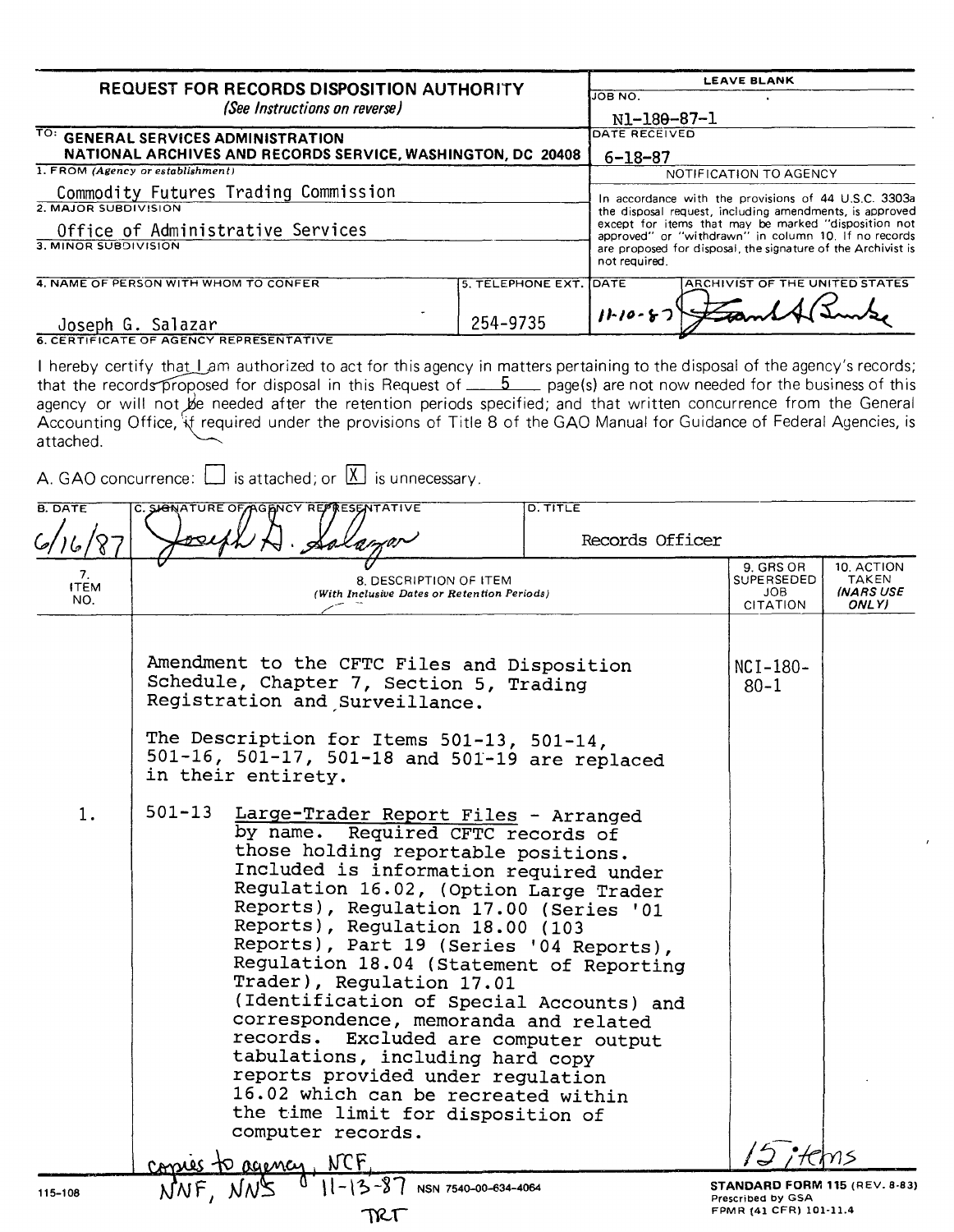| JOB NO<br><b>Request for Records Disposition Authority-Continuation</b> |       |                                                                                                                                                                                                                                                                                                                                                                                                                                                                                                                                                                                         |  |                           | PAGE OF $5$                |
|-------------------------------------------------------------------------|-------|-----------------------------------------------------------------------------------------------------------------------------------------------------------------------------------------------------------------------------------------------------------------------------------------------------------------------------------------------------------------------------------------------------------------------------------------------------------------------------------------------------------------------------------------------------------------------------------------|--|---------------------------|----------------------------|
| 7.<br><b>ITEM NO</b>                                                    |       | 8. DESCRIPTION OF ITEM<br>(With Inclusive Dates or Retention Periods)                                                                                                                                                                                                                                                                                                                                                                                                                                                                                                                   |  | 9.<br>SAMPLE OR<br>JOB NO | 10.<br><b>ACTION TAKEN</b> |
|                                                                         |       | DISPOSITION:                                                                                                                                                                                                                                                                                                                                                                                                                                                                                                                                                                            |  |                           |                            |
|                                                                         | а.    | Reporting forms that are collected<br>under Regulations 17.00 and 18.00<br>and Part 19. Break files<br>semi-annually. Transfer to FARC<br>every six months. Destroy 5 years<br>after end of fiscal year.                                                                                                                                                                                                                                                                                                                                                                                |  |                           |                            |
|                                                                         | b.    | Reporting forms collected under<br>regulations 17.01 and 18.04 and<br>memoranda, correspondence and<br>other records related to reporting<br>under Regulations 16.02, 17.00 and<br>18.04 and Part 19. Destroy<br>information on site for all<br>traders of an owner when no<br>information required under these<br>regulations pertaining to such<br>traders has been collected in the<br>last 5 years.                                                                                                                                                                                 |  |                           |                            |
|                                                                         | d. 4. | Computer files consisting of data<br>base and tape files of option<br>large trader data collected under<br>Rule 16.02, tape files for data<br>collected under Rule 17.00 that<br>has not been key entered from<br>manual reports (CFTCSSS.A60905.01<br>TRANS. TAPE. AFTER), data base files<br>in system SAU relating to<br>information collected under Rules<br>17.01 and 18.04, and tape files<br>consisting of a merge of<br>information collected under Rules<br>17.00, 17.01 and 18.04 (ARCHMAS<br>and QUARTERMAS files). Reports<br>from these files are available on<br>request. |  |                           |                            |
|                                                                         |       | Purge CFTCSSS.A60905.01<br>(1)<br>TRANS. TAPE. AFTER files after<br>5 years.                                                                                                                                                                                                                                                                                                                                                                                                                                                                                                            |  |                           |                            |
|                                                                         |       | Purge all records relating<br>(2)<br>to traders of an owner in<br>system SAU when, for all<br>such traders, information                                                                                                                                                                                                                                                                                                                                                                                                                                                                 |  |                           |                            |

 $\bar{\chi}$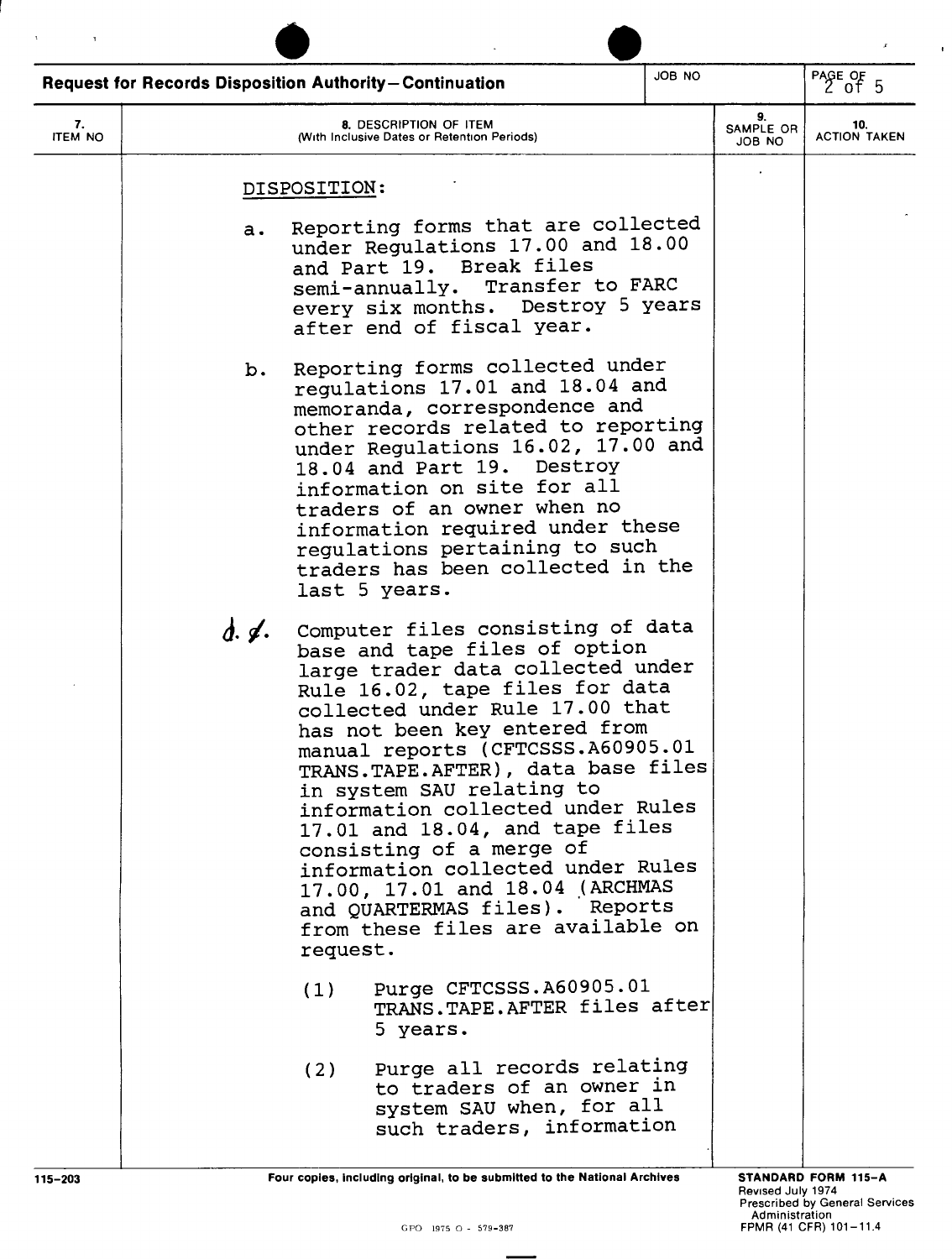| <b>Request for Records Disposition Authority-Continuation</b> |              |              | JOB NO.                                                                                                                                                           |  | PAGE OF<br>$3$ of $5$      |                            |
|---------------------------------------------------------------|--------------|--------------|-------------------------------------------------------------------------------------------------------------------------------------------------------------------|--|----------------------------|----------------------------|
| 7.<br><b>ITEM NO</b>                                          |              |              | 8. DESCRIPTION OF ITEM<br>(With Inclusive Dates or Retention Periods)                                                                                             |  | 9.<br>SAMPLE OR<br>JOB NO. | 10.<br><b>ACTION TAKEN</b> |
|                                                               |              |              | has not been collected under<br>Regulation 16.02, 17.00,<br>17.01, 18.00 and 18.04 or<br>Part 19 for the last five<br>years.                                      |  |                            |                            |
|                                                               |              | (3)          | Purge ARCHMAS files after<br>one year.                                                                                                                            |  |                            |                            |
|                                                               |              | (4)          | Purge QUARTERMAS files after<br>10 years.                                                                                                                         |  |                            |                            |
|                                                               |              | (5)          | Purge option large trader<br>data after it is 10 years<br>old.                                                                                                    |  |                            |                            |
|                                                               | $e \notin$ . |              | Weekly Surveillance Reports and<br>Special Surveillance Projects<br>including information collected<br>under Regulation 18.05 and limited<br>calls under Part 21. |  |                            |                            |
|                                                               |              | DISPOSITION: |                                                                                                                                                                   |  |                            |                            |
|                                                               |              | years.       | Break by fiscal year. Retain on site<br>for 5 years then transfer to FARC at<br>end of fiscal year. Destroy after 10.                                             |  |                            |                            |
|                                                               |              |              | 501-14 Records Relating to Deliveries<br>Arranged by delivery points.                                                                                             |  |                            |                            |
|                                                               | a.           |              | Consists of official<br>correspondence; reports and<br>related material pertaining to<br>default cases.                                                           |  |                            |                            |
|                                                               |              | DISPOSITION: |                                                                                                                                                                   |  |                            |                            |
|                                                               |              |              | PERMANENT. Break file by fiscal year.<br>Transfer to FARC 1 year after end of<br>fiscal year. Offer to NARS in 10 year<br>blocks when 20 years old.               |  |                            |                            |
|                                                               | b.           |              | Consists of correspondence<br>relating to deliveries, delivery                                                                                                    |  |                            |                            |
| 115-203                                                       |              |              | Four copies, including original, to be submitted to the National Archives                                                                                         |  |                            | STANDARD FORM 115-A        |

 $\bar{\mathbf{x}}$ 

 $\sim 100$ 

 $\mathbb{R}^2$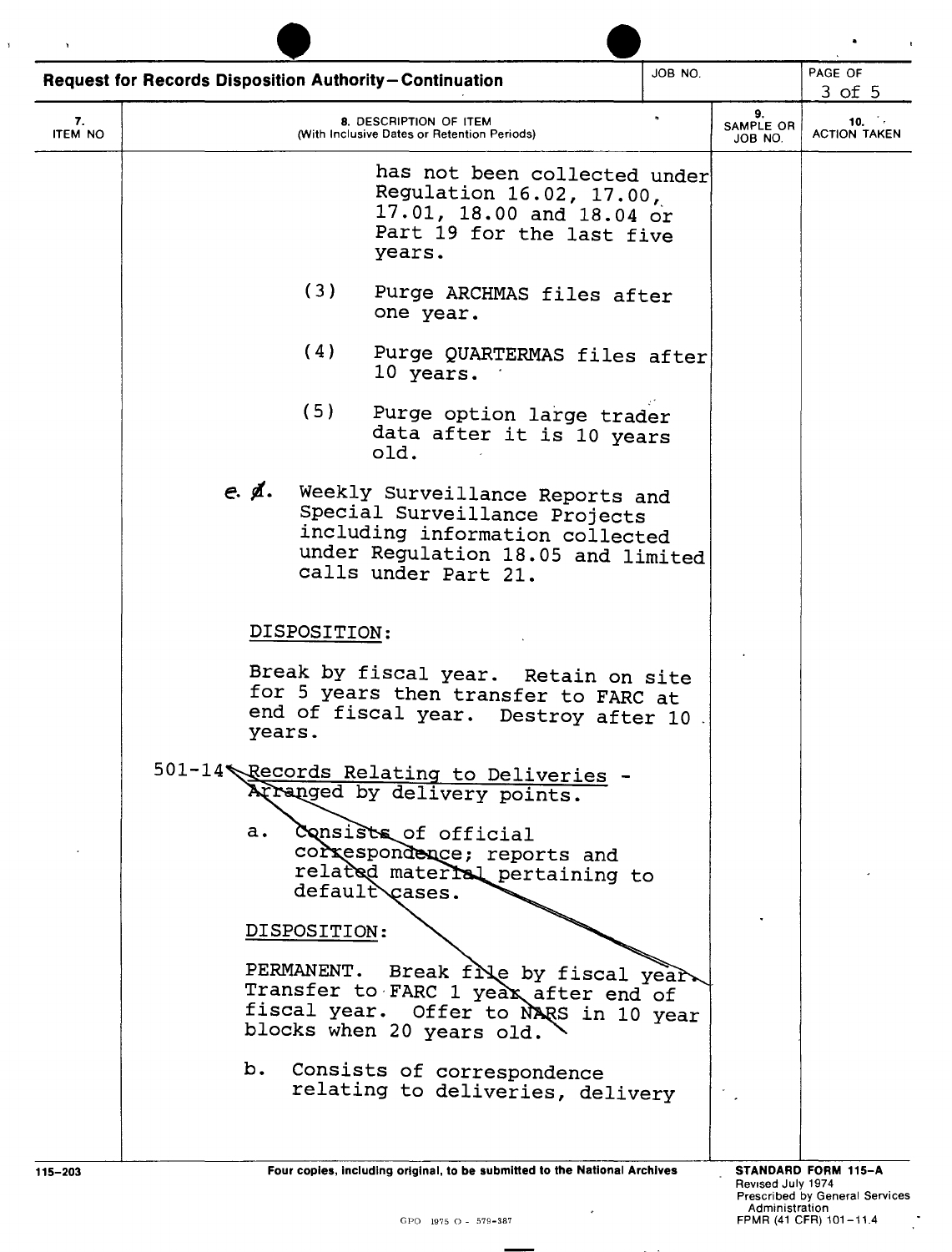| <b>JOB NO</b><br><b>Request for Records Disposition Authority-Continuation</b> |            |                                                                                                                                                                                                                  | PAGE OF<br>$4$ of $5$ |  |  |
|--------------------------------------------------------------------------------|------------|------------------------------------------------------------------------------------------------------------------------------------------------------------------------------------------------------------------|-----------------------|--|--|
| 7.<br>ITEM NO.                                                                 |            | 8. DESCRIPTION OF ITEM<br>(With Inclusive Dates or Retention Periods)                                                                                                                                            |                       |  |  |
|                                                                                |            | notices and related work papers,<br>including appropriate form<br>worksheets.                                                                                                                                    |                       |  |  |
|                                                                                |            | DISPOSITION:                                                                                                                                                                                                     |                       |  |  |
|                                                                                |            | Destroy when 5 years old.                                                                                                                                                                                        |                       |  |  |
| 3.                                                                             | $501 - 16$ | Options & Futures Prices, Volume and<br>Open Interest Files - Arranged by<br>commodity and year.                                                                                                                 |                       |  |  |
|                                                                                |            | Consists of correspondence, reports,<br>related material and computer files<br>pertaining to futures and options<br>prices, open interest and volume of<br>trading.                                              |                       |  |  |
|                                                                                |            | DISPOSITION:                                                                                                                                                                                                     |                       |  |  |
|                                                                                |            | Correspondence and related<br>a.<br>break files by fiscal<br>material:<br>year. Retain on site. Destroy 5<br>years after end of fiscal year.                                                                     |                       |  |  |
|                                                                                |            | b.<br>Computer files: Destroy when 10<br>years old.                                                                                                                                                              |                       |  |  |
|                                                                                | 501-17     | Options and Futures Market-Wide<br>Surveys or Calls - Consists of<br>original reports from traders, brokers<br>and members of contract markets<br>required upon special call by the<br>Commission under Part 21. |                       |  |  |
|                                                                                |            | DISPOSITION:                                                                                                                                                                                                     |                       |  |  |
|                                                                                |            | Break files by fiscal year. Retain on<br>site. Destroy 5 years after end of<br>fiscal year.                                                                                                                      |                       |  |  |
| 5.                                                                             | $501 - 18$ | Weekly Reports of Warehousemen -<br>Consists of weekly reports from<br>warehousemen covering stocks in<br>federally licensed warehouses<br>(CFTC-38) and related documents.                                      |                       |  |  |
|                                                                                |            |                                                                                                                                                                                                                  |                       |  |  |

 $\mathcal{A}$ 

 $\star$